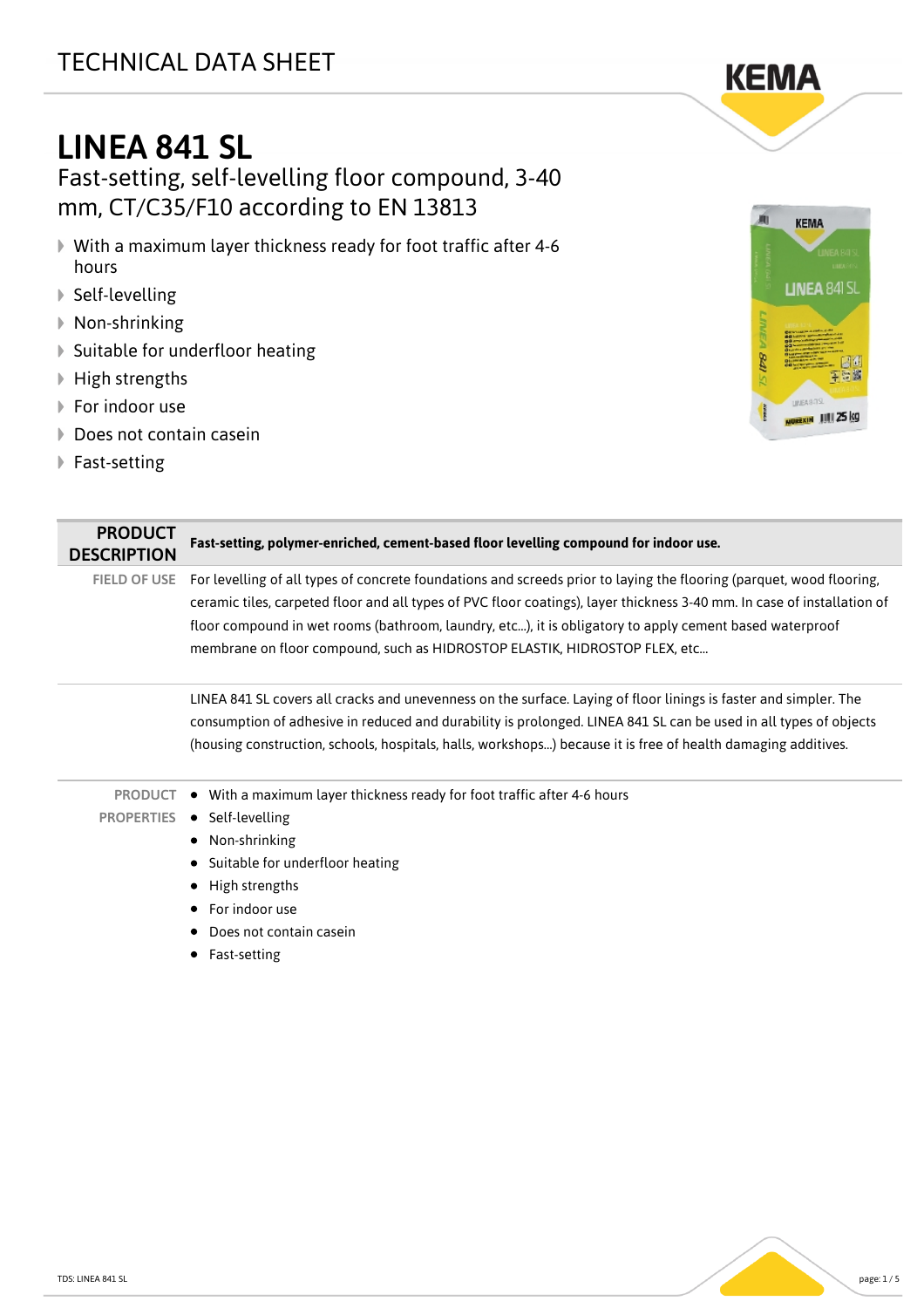

| <b>PRODUCT</b><br><b>DATA</b> |                                           |                                                                               |                                |
|-------------------------------|-------------------------------------------|-------------------------------------------------------------------------------|--------------------------------|
| <b>BASIC</b>                  | Appearance                                | Grey powder                                                                   |                                |
| <b>INFORMATION</b>            |                                           |                                                                               |                                |
|                               | <b>Packing</b>                            | 25 kg in bag (plastificated) / 1200 kg (48 x 25 kg) on pallet                 |                                |
|                               | <b>Storage and expiration date</b>        | 9 months from date of production if stored properly in undamaged original     |                                |
|                               |                                           | sealed packaging in dry and cool conditions. Date of production is printed on |                                |
|                               |                                           | packaging.                                                                    |                                |
| <b>TECHNICAL DATA</b>         | <b>Type of product</b>                    | Cement-based polymer enriched compound                                        |                                |
|                               | <b>Density</b>                            | - bulk density: 1,27 kg/l                                                     | (according to EN 12192-1:2002) |
|                               |                                           | - fresh mortar density: 2,10 kg/l                                             | (according to EN 1015-6:1999)  |
|                               |                                           | - hardened mortar density: 1,84 kg/l                                          | (according to EN 13892-2:2003) |
|                               | Grading                                   | $D_{\text{max}}$ : 1,5 mm                                                     | (according to EN 12192-1:2002) |
|                               | pH                                        | 11-13,5 (at 20°C)                                                             |                                |
|                               | Flexural strength after 28 days           | $>= 10 N/mm^2 (F10)$                                                          | EN 13813:2003                  |
|                               | <b>Compressive strength after 28 days</b> | $>= 35$ N/mm <sup>2</sup> (C35)                                               | EN 13813:2003                  |
|                               | Shrinkage after 28 days                   | $0.5$ mm/m                                                                    | EN 12617-1:2003                |
|                               | <b>Layer Thickness</b>                    | 3-40 mm                                                                       |                                |
|                               | <b>Fire-test classification</b>           | $AI_{fl}$                                                                     | EN 13501-1: 2007               |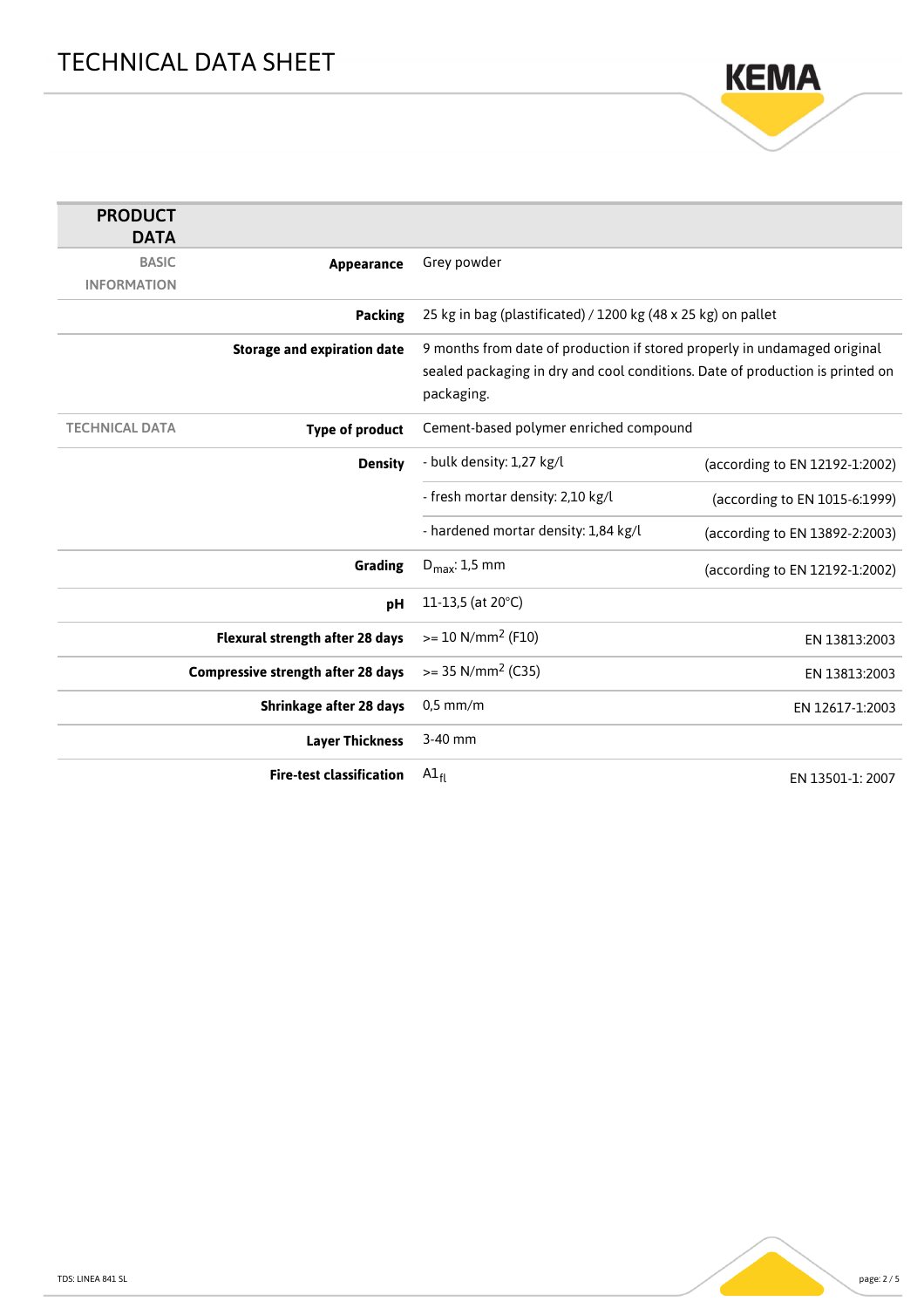

| <b>INSTRUCTIONS</b><br><b>FOR USE</b> |                                                                                                                                                                                                                                                                                                                                                                                                                                                                                                                                                                                                                                                                                |
|---------------------------------------|--------------------------------------------------------------------------------------------------------------------------------------------------------------------------------------------------------------------------------------------------------------------------------------------------------------------------------------------------------------------------------------------------------------------------------------------------------------------------------------------------------------------------------------------------------------------------------------------------------------------------------------------------------------------------------|
| <b>CONSUMPTION</b>                    | approx. 1,8 kg/m <sup>2</sup> for each mm of thickness                                                                                                                                                                                                                                                                                                                                                                                                                                                                                                                                                                                                                         |
| <b>BASE</b>                           | Surface to which LINEA 841 SL is applied must be of a sufficient solidity, free of dirt, loose particles and water-<br>repellent substances, panel oils and other coatings which prevent adherence. LINEA 841 SL is applied on completely<br>dry grounding.                                                                                                                                                                                                                                                                                                                                                                                                                    |
| <b>BASE</b><br><b>PREPARATION</b>     | The levelling compound is applied after complete drying of the bonding primer - we recommend the use of<br>KEMAGRUND A, which must be diluted with water in a ratio of 1:1 to 1:2 (instead of KEMAGRUND A, KEMACRYL<br>can also be used, which must be diluted with water in a ratio of $1:1$ to $1:2$ ).<br>In case, that the thickness of levelling compound is more than 10 mm, we recommend the use of KEMAPOX LINK as<br>a bonding primer, diluted with water in ratio 1:1, and when the primer is still wet a total grid with quartz sand -<br>EPOXY SAND ES 30 must be made. Before the application of levelling compound, the excess sand should be vacuum<br>cleaned. |
| <b>MIX RATIO</b>                      | Approx.: 5,50 l of water per 25 kg of dry mixture                                                                                                                                                                                                                                                                                                                                                                                                                                                                                                                                                                                                                              |
| <b>MIX TIME</b>                       | Add dry mixture to clean water while constantly mixing until the mixture is completely homogeneous. After the<br>compound swells (app. 2 min.) mix again.                                                                                                                                                                                                                                                                                                                                                                                                                                                                                                                      |
| MIX TOOL                              | Mix compound in a clean container using suitable electrical mixer.                                                                                                                                                                                                                                                                                                                                                                                                                                                                                                                                                                                                             |
| <b>INSTALLATION</b>                   | The substrate must be primed with a suitable bonding primer. The freshly mixed mass is poured in one layer<br>(minimum 3 to maximum 40 mm) and spread evenly with a smooth trowel or a pin leveller. If an additional levelling<br>layer needs to be applied, it is applied when the first layer has already set. The substrate must again be pre-primed,<br>using a suitable bonding primer. Dilatations in the base must be transferred to the final surface. When installing<br>above 5 mm, the mass must be separated from the wall using MUREXIN RS 50 foam edge tape.                                                                                                    |
|                                       | TOOL Steel trowel 30 - 40 cm length.                                                                                                                                                                                                                                                                                                                                                                                                                                                                                                                                                                                                                                           |
| <b>CLEANING OF</b><br><b>TOOL</b>     | Clean the tools immediately after use. Dry compound can be removed only mechanically.                                                                                                                                                                                                                                                                                                                                                                                                                                                                                                                                                                                          |
|                                       | USAGE TIME 15-30 minutes                                                                                                                                                                                                                                                                                                                                                                                                                                                                                                                                                                                                                                                       |
| <b>COAGULATION</b>                    | Ready for foot traffic in 4-6 hours.<br>Linings should be laid after 24 hours (thickness of 10 mm)                                                                                                                                                                                                                                                                                                                                                                                                                                                                                                                                                                             |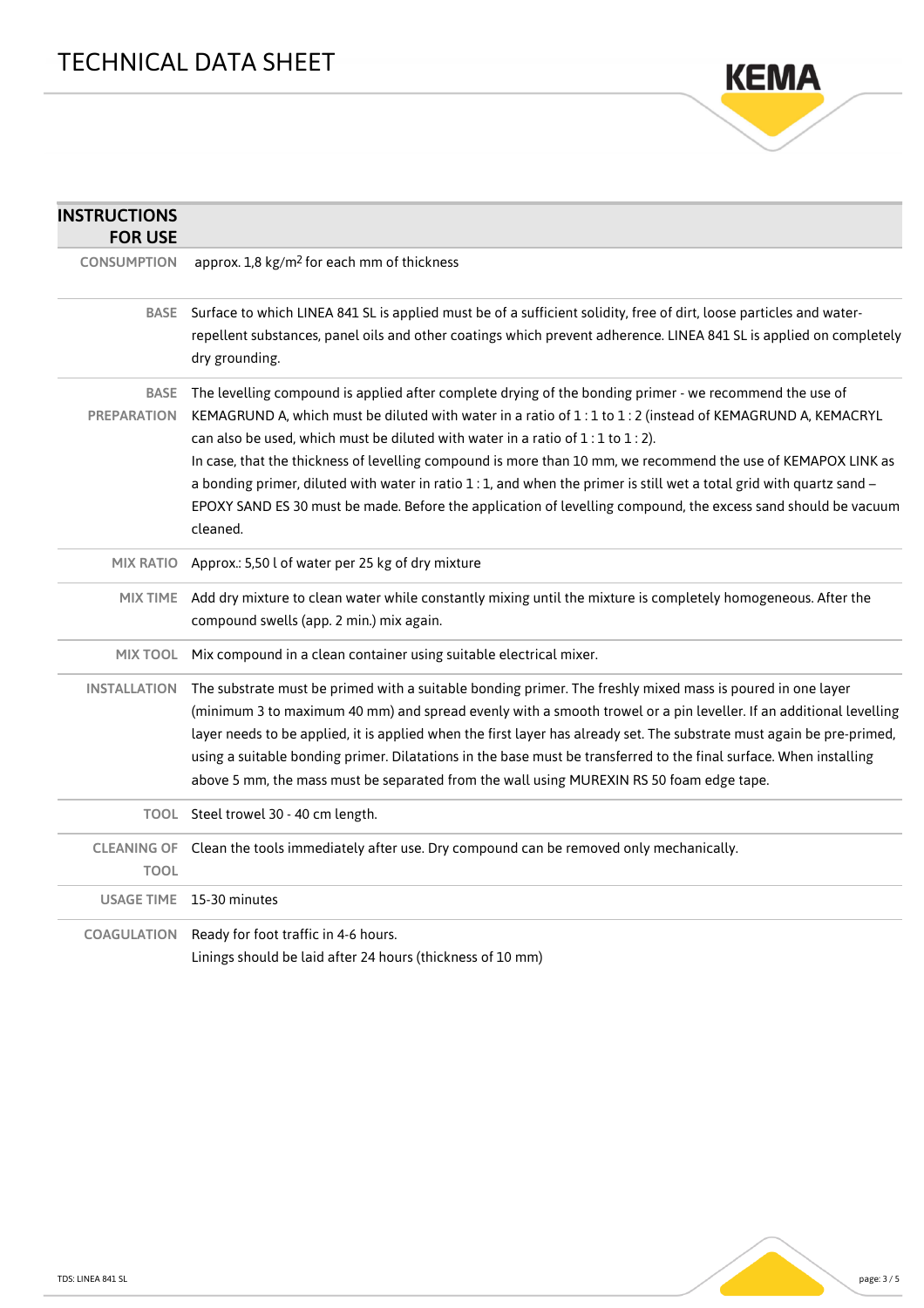

| <b>LIMITATIONS</b> |                                                                                                                                                                                                                                                                                                                                                                                                                                                                                                                                                                                                                                                                                                                                                                                                                                                                                                                                                                                                                                                                                                                                                                                     |
|--------------------|-------------------------------------------------------------------------------------------------------------------------------------------------------------------------------------------------------------------------------------------------------------------------------------------------------------------------------------------------------------------------------------------------------------------------------------------------------------------------------------------------------------------------------------------------------------------------------------------------------------------------------------------------------------------------------------------------------------------------------------------------------------------------------------------------------------------------------------------------------------------------------------------------------------------------------------------------------------------------------------------------------------------------------------------------------------------------------------------------------------------------------------------------------------------------------------|
| <b>TEMPERATURE</b> | BASE $+5^{\circ}$ C min./ $+30^{\circ}$ C max.                                                                                                                                                                                                                                                                                                                                                                                                                                                                                                                                                                                                                                                                                                                                                                                                                                                                                                                                                                                                                                                                                                                                      |
| <b>TEMPERATURE</b> | AIR $+5^{\circ}$ C min./ $+30^{\circ}$ C max.                                                                                                                                                                                                                                                                                                                                                                                                                                                                                                                                                                                                                                                                                                                                                                                                                                                                                                                                                                                                                                                                                                                                       |
| <b>TEMPERATURE</b> | MATERIAL +5°C min./ +30°C max.                                                                                                                                                                                                                                                                                                                                                                                                                                                                                                                                                                                                                                                                                                                                                                                                                                                                                                                                                                                                                                                                                                                                                      |
|                    | WARNINGS ● Times specified in the technical sheet were measured at the temperature of 23°C and relative air humidity of<br>50%. With higher temperatures prescribed time can be shortened while prolonged at lower temperatures.<br>• Use only recommended amount of water. Use only mixture from undamaged packaging. Do not overdo the layer<br>thickness.<br>Protect freshly installed material from freezing, rain and other weather conditions. The material should not be<br>٠<br>used at (surface, air, material) temperatures lower than 5°C.<br>The compound should be protected against rapid drying for at least 3 days after the application in order to<br>provide complete hydration of cement and prevent formation of cracks.<br>• Cover the surface with polyethylene foil fastened with self-adhesive tape, or KEMACURE EKO liquid agent for<br>fresh concrete maintenance.<br>• The compound should be applied only to healthy and prepared surface.<br>No water should be added when smoothing the surface because discolouration and cracks can occur.<br>Recommendation: Remains of the unhardened/unset material must be disposed in accordance to the local |
|                    | legislation.                                                                                                                                                                                                                                                                                                                                                                                                                                                                                                                                                                                                                                                                                                                                                                                                                                                                                                                                                                                                                                                                                                                                                                        |
|                    | Data source: All technical data in this technical sheet was obtained by laboratory research. Actual data may differ<br>due to different working conditions.                                                                                                                                                                                                                                                                                                                                                                                                                                                                                                                                                                                                                                                                                                                                                                                                                                                                                                                                                                                                                         |
|                    | Local restrictions: Due to specific local regulations the installed product can differ from country to country. For<br>exact instructions a country specific technical sheet should be obtained.                                                                                                                                                                                                                                                                                                                                                                                                                                                                                                                                                                                                                                                                                                                                                                                                                                                                                                                                                                                    |

#### PROOFS

NORMS/ **STANDARDS** In accordance with European standards EN 13813:2003

#### SAFETY DATA

Irritating. Contains cement. Irritating to eyes, skin and respiratory tract. Contact with skin may cause hypersensitivity. In case of eye contact wash thoroughly with water at once and consult a doctor. In case of skin contact flood with a lot of water. Keep away from the reach of children. More data on storage, handling and use of mixture can be found in the safety sheet which contains safety, toxicological and ecological data. Warnings on the original packaging should also be considered.